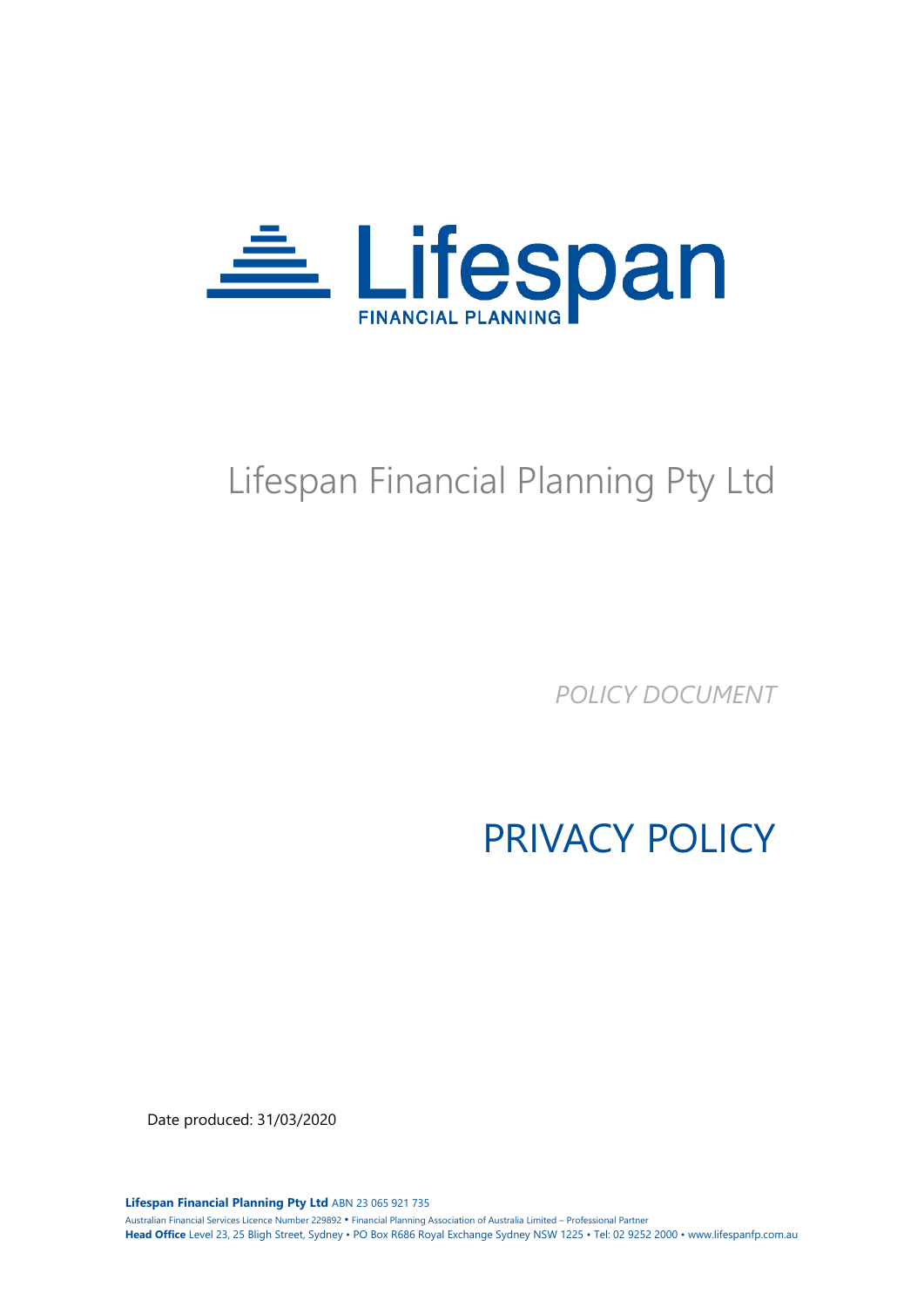#### OUR COMMITMENT

At Lifespan Financial Planning (Lifespan) we recognise that your privacy is very important. Our business is governed by legislation protecting your personal information, including the Privacy Act 1988 and Australian Privacy Principals (APPs) Privacy Amendment (Enhancing Privacy Protection) Act 2012 which replace the National Privacy Principles established under the Privacy Amendment (Private Sector) Act 2000.

Our Privacy Policy sets out our commitment to those principles. We require all our staff (including our Authorised Representatives) to adopt our Privacy Policy.

A summary of the Australian Privacy Principles is available by contacting our office.

#### ANONYMITY AND PSEUDONYMITY

You have the option of not identifying yourself or using a pseudonym when dealing with Lifespan unless it is impracticable for us to deal with you in this manner. If you elect to not identify yourself for a financial service, we will inform you if it is impractical in those circumstances.

#### **COLLECTION**

As a provider of financial services, we are subject to certain legislative and regulatory requirements, which necessitate us obtaining and holding detailed information, which personally identifies you and/or contains information or an opinion about you. In addition, our ability to provide you with a comprehensive financial planning and advice service is dependent on us obtaining certain personal information about you, including:

- (a) employment details and employment history
- (b) details of your financial needs and objectives
- (c) details of your current financial circumstances, including your assets and liabilities (both actual and potential), income, expenditure, insurance cover and superannuation
- (d) details of your investment preferences and aversion or tolerance to risk
- (e) information about your employment history, employment circumstances, family commitments and social security eligibility and
- (f) health information (required for some types of insurance)

We are required pursuant to the

- Corporations Act 2001,
- Anti-Money Laundering and Counter-Terrorism Financing Act 2006,
- Taxation Administration Act 1953.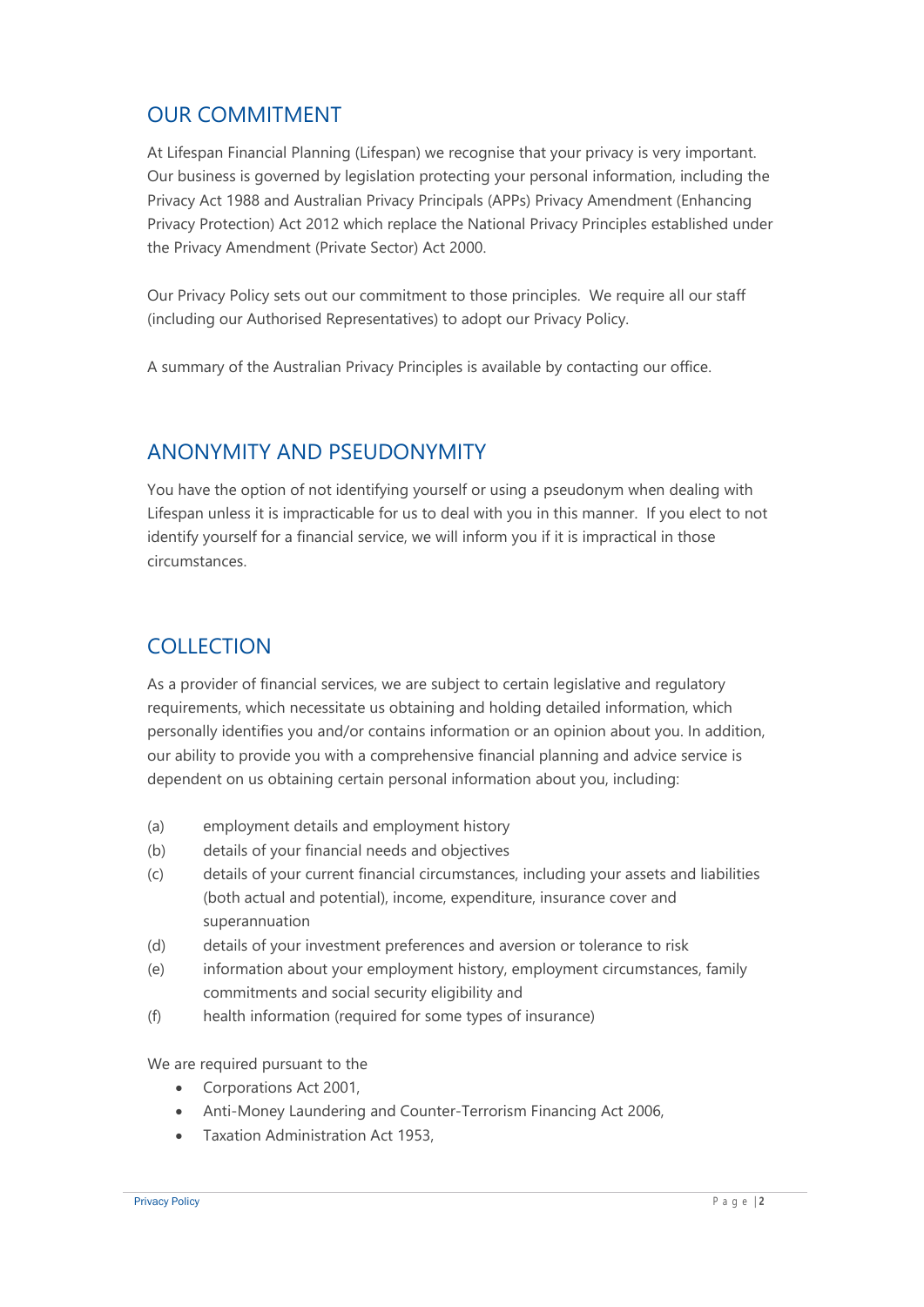- Australian Securities and Investments Commission Act 2001,
- Superannuation Guarantee (Administration) Act 1992,
- Superannuation (Unclaimed Money and lost members) Act 1999

as those acts are amended and any associated regulations and Rules of Professional Conduct of the Financial Planning Association of Australia (FPA) to collect sufficient information to ensure appropriate advice can be given in respect of recommendations made to our clients.

Failure to provide the personal information referred to above may expose you to higher risks in respect of the recommendations made to you and may affect the adequacy or appropriateness of advice we give to you.

Generally, collection of your personal information will be effected in either face to face interviews, over the telephone or by way of an online client engagement form. Additional and/or updated personal information may be collected through one or more of those methods as required.

Information may be received from  $3<sup>rd</sup>$  parties such as accountants, solicitors or referring entities. This information will usually be information that we determined could have been collected from you directly. However, should we determine otherwise and the information is not contained in a Commonwealth record, we will as soon as practicably possible either destroy or de-identify it as long as it is lawful to do so.

## USE AND DISCLOSURE

We will only collect, maintain and use Personal Information about you if it is necessary for us to adequately provide to you the services you have requested including:

- the preparation of your financial plan
- the provision of financial planning advice to you
- making securities and investment recommendations
- reviewing your financial plan
- reviewing securities and investment recommendations
- risk management

We will not use or disclose Personal Information collected by us for any purpose other than:

- the purposes for which it was provided or secondary related purposes in circumstances where you would reasonably expect such use or disclosure; or
- where you have consented to such disclosure; or
- where the Australian Privacy Principles authorise use or disclosure where required or authorised under law, in circumstances relating to public health and safety and in connection with certain operations by or on behalf of an enforcement body.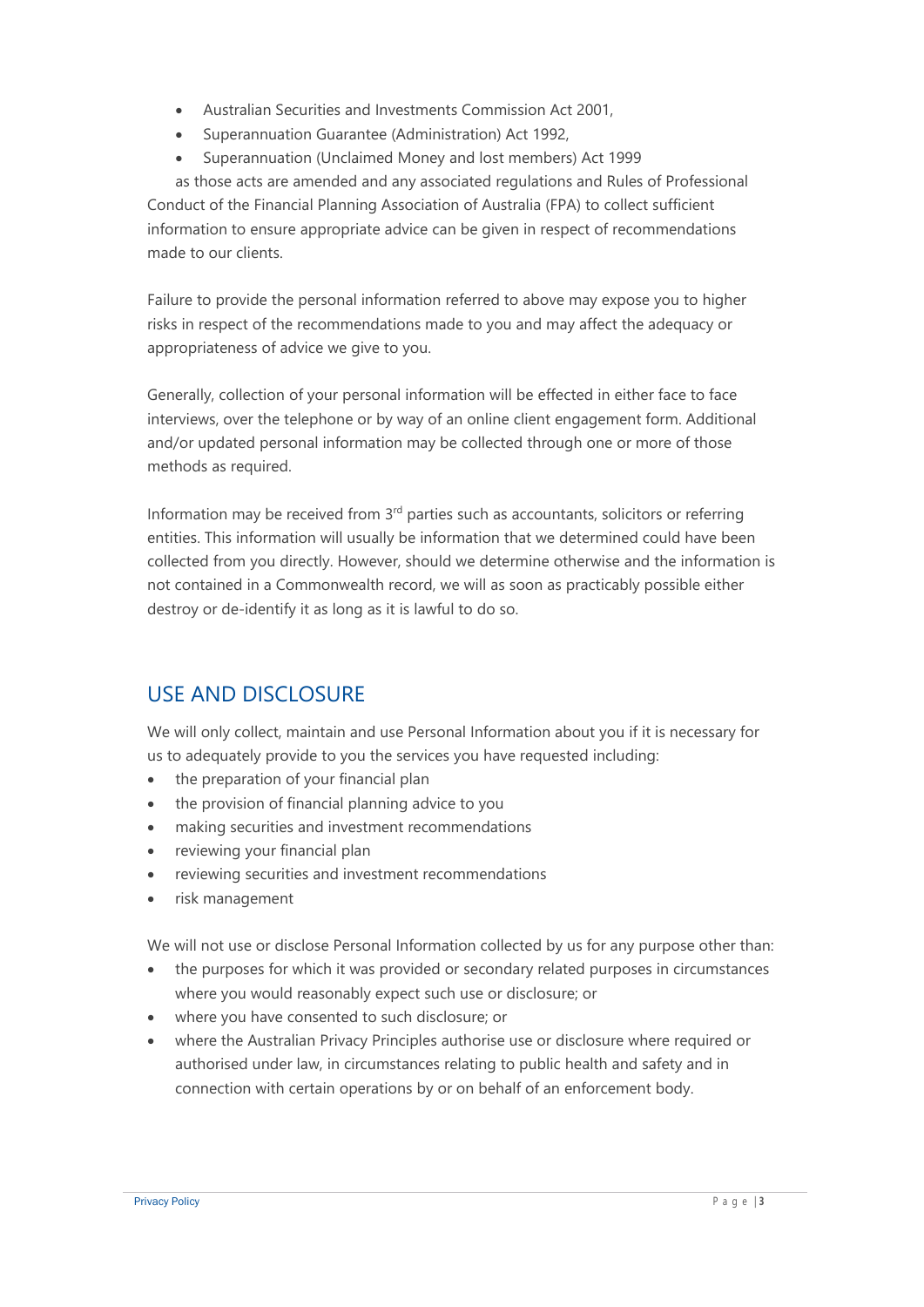We are required under the Rules of Professional Conduct of the FPA to make certain information available for inspection by the Association on request to ensure ongoing compliance with mandatory professional standards. This may involve the disclosure of your personal information. We are also obliged pursuant to the Corporations Act to maintain certain transaction records and make those records available for inspection by the Australian Securities and Investments Commission (ASIC).

We may use the personal information collected from you for the purpose of providing you with direct marketing material such as articles that may be of interest to you, however you may, by contacting us by any of the methods detailed below, request not to receive such information and we will give effect to that request. Please allow 2 weeks for your request to be actioned.

We may disclose your personal information to another financial planner during periods when this office is unmanned or closed so that you can be assured of receiving a continued service.

We may disclose your Personal Information to superannuation fund trustees, insurance providers, and product issuers for the purpose of giving effect to your financial plan and the recommendations made by us.

In order to ensure that you receive a personal and tailored service, your Personal Information may be transferred to one of our agents or authorised representatives who will be your primary point of contact with the organisation. It is a condition of our agreement with each of our representatives that they adopt and adhere to this privacy policy. You can be assured that your information will be maintained by any agent or representative in accordance with this policy. If you have any concerns in this regard, you should contact us by any of the methods detailed below.

Personal information may be disclosed to overseas recipients. In most cases the information will be disclosed in the course of our monitoring and supervision activities, these activities are requirements under Corporations Act 2001 and the recipient is most likely to be located in Poland. In the case that we were to disclose your personal information to other overseas recipients located in another countries, you will be made aware of the countries in which recipients are likely to be located if it is practicable to do so.

We may store your information in a cloud or other types of networked or electronic storage. As electronic or networked storage can be accessed from various countries via an internet connection, it's not always practicable to know in which country your information may be held.

If we do disclose your personal information to an overseas organisation we will take reasonable steps to ensure that the overseas organisation complies with the APPs or the equivalent legislation in its jurisdiction.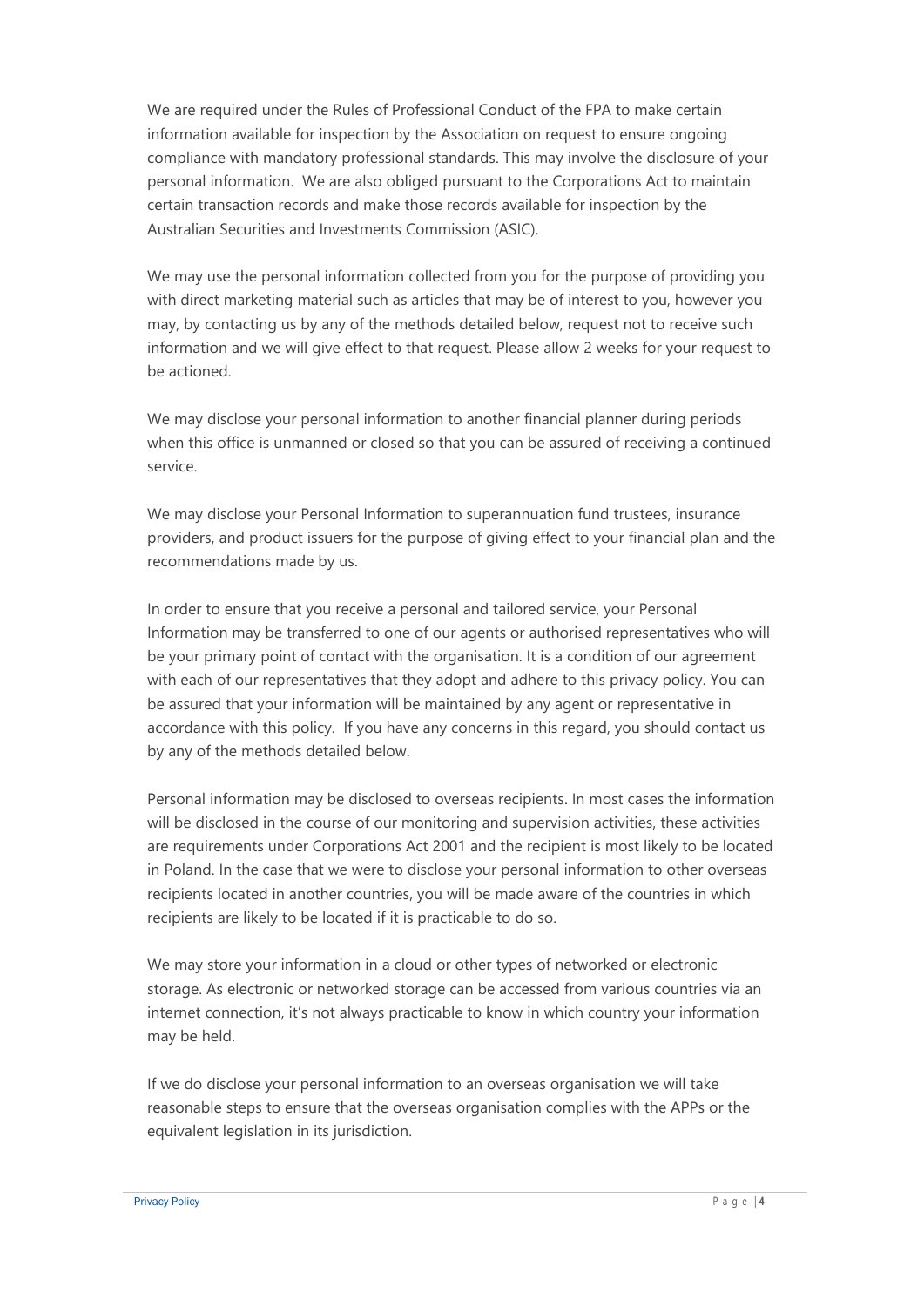In the event that we propose to sell our business we may disclose your personal information to potential purchasers for the purpose of them conducting due diligence investigations. Any such disclosure will be made in confidence and it will be a condition of that disclosure that no personal information will be mishandled or disclosed by them. In the event that a sale of our business is to take place and depending on the transaction type, the consent of the individuals concerned before the sale is made may be sort, all clients will be advised of the transfer of their personal information to the purchaser of the business.

#### DOCUMENT SECURITY AND STORAGE

Your personal information is maintained securely and is generally held in your client file. Information may also be held in a computer database. We will seek to ensure that the personal information collected and held by us is protected from misuse, loss, unauthorised access, modification or disclosure.

## ACCESS AND CORRECTION

You may at any time, request access to your personal information by contacting your adviser (our Authorised Representative) or Privacy Officer. We will (subject to the following exceptions) provide you with access to that information either by providing you with copies of the information requested, allowing you to inspect the information requested or providing you with an accurate summary of the information held. We will, prior to providing access in accordance with this policy, require you to provide evidence of your identity.

We will not provide you with access to your personal information if:

- (a) providing access would pose a serious threat to the life or health of a person
- (b) providing access would have an unreasonable impact on the privacy of others
- (c) the request for access is frivolous or vexatious
- (d) the information related to existing or anticipated legal proceedings between us and would not be discoverable in those proceedings
- (e) providing access would reveal our intentions in relation to negotiations with you in such a way as to prejudice those negotiations
- (f) providing access would be unlawful
- (g) denying access is required or authorised by or under law
- (h) providing access would be likely to prejudice certain operations by or on behalf of an enforcement body or an enforcement body requests that access not be provided on the grounds of national security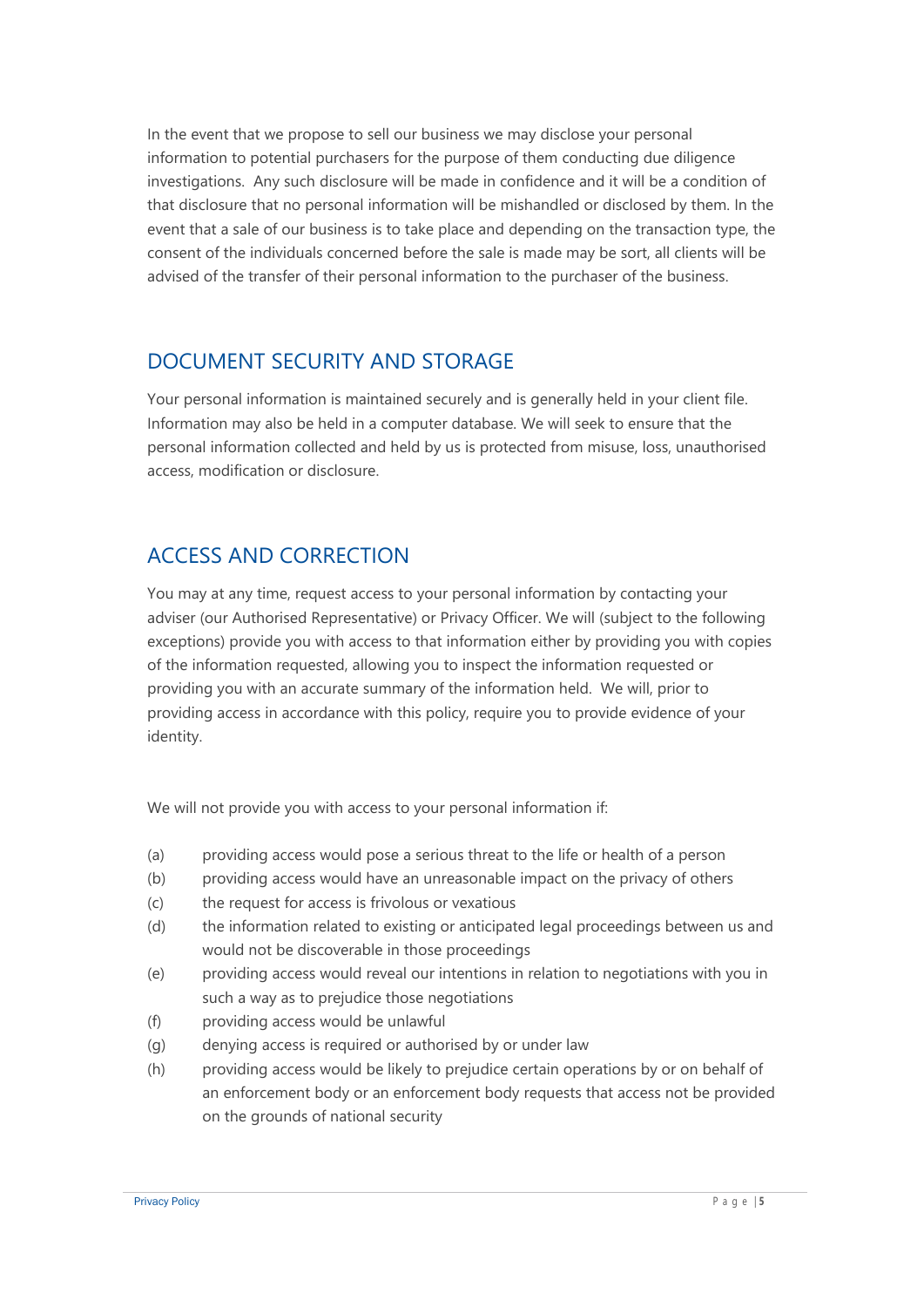In the event we refuse access to your personal information, we will provide you with an explanation for that refusal.

We will endeavour to ensure that, at all times, the personal information about you which we hold is up to date and accurate. In the event that you become aware, or believe, that any Personal Information which we hold about you is inaccurate, incomplete or outdated, you may contact us by any of the methods detailed below and provide to us evidence of the inaccuracy or incompleteness and we will, if we agree that the information requires correcting, take all reasonable steps to amend the information.

We will endeavour to respond to any request for document access within 14-30 days depending on the complexity of the information and/or the request. If your request is urgent please indicate this clearly.

## IDENTIFIERS

Generally, we will not adopt or use an identifier (eg, TFNs, Medicare numbers, etc) that has been assigned by a government agency and may be provided by you to group, sort or identify people. We will only disclose the information to another entity where you authorise that disclosure or where we are required to do so by law (e.g. Tax File Numbers to product issuers or trustees of superannuation fund).

## INFORMATION COLLECTED ONLINE

Lifespan's web site may contain links to other web sites whose operator may or may not adhere to a privacy policy or be governed by the Australian Privacy Principles.

While it is not necessary to register your personal details to use our Web site, we do offer a registration service which will enable you to receive product and service updates, newsletters and other information. In the event you do register with us, we will collect personal information from you including your name and e-mail address.

If you have registered with us and you wish to update your registration details or decide, at any time, that you do not wish to receive any further information from us, you can give effect to this by following the instruction on the website or by contacting us directly.

Our Web site may use cookies which allows us to identify your browser while you are using our site. Cookies do not identify you, they simply allow us to track usage patterns so that we can measure the level of interest in various areas of our site. All browsers allow you to be notified when you receive a cookie and elect to either accept it or not. Your Internet service provider should be able to assist you to set your preferences.